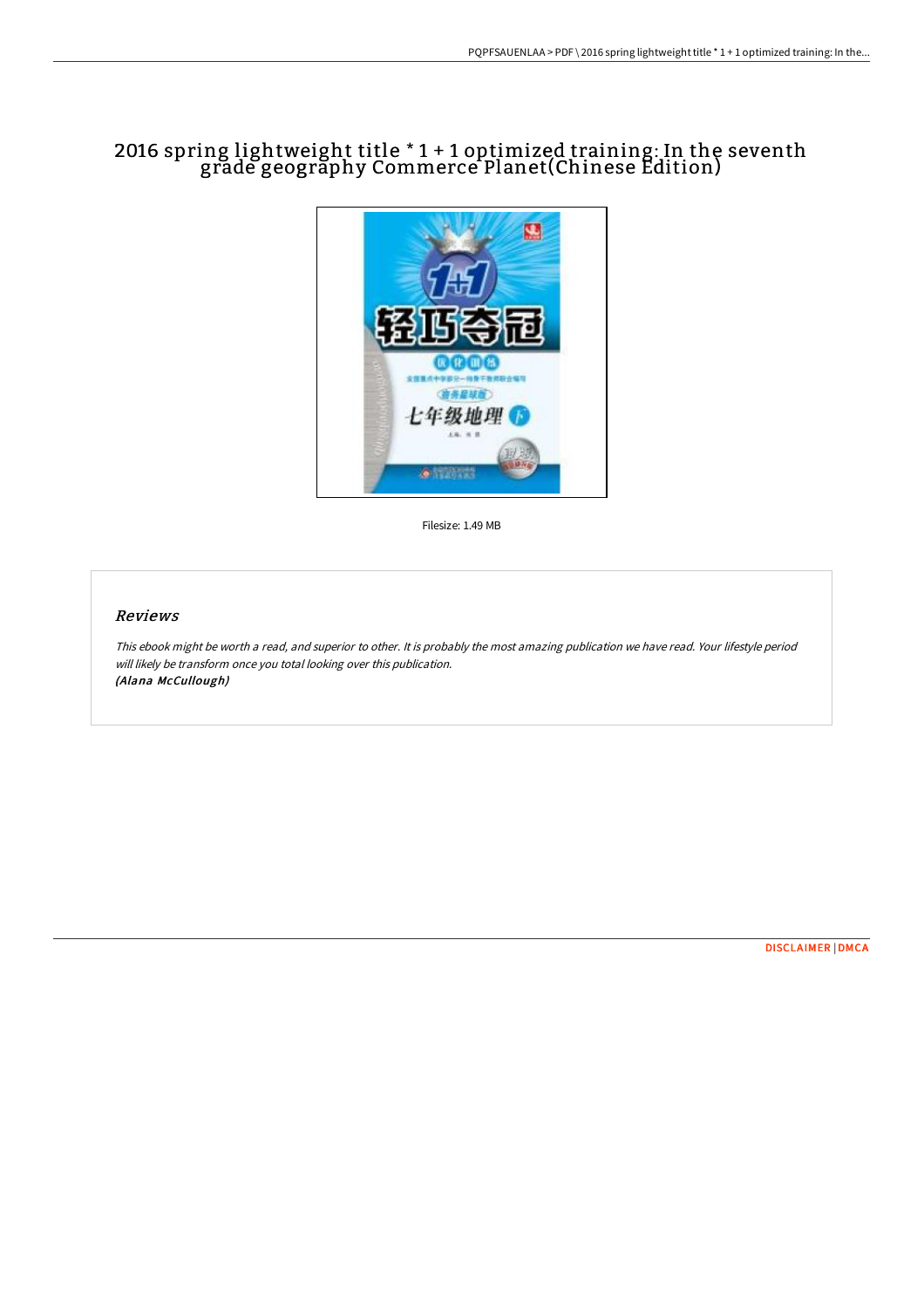## 2016 SPRING LIGHTWEIGHT TITLE \* 1 + 1 OPTIMIZED TRAINING: IN THE SEVENTH GRADE GEOGRAPHY COMMERCE PLANET(CHINESE EDITION)



paperback. Book Condition: New. Language:Chinese.Paperback. Pub Date: 2015-08-01 Pages: 94 1 + 1 lightweight title optimized training is characterized by: scheduling easy. solid foundation. focused and clear ladder. difficulty appropriate. urgent needs of students. teacher thinking I think. many teachers are willing to recommend to students Queen supplementary or standard supplementary. This series of books published about the new textbooks revised changes. synchronization and teaching. are using big 16 format color binding.